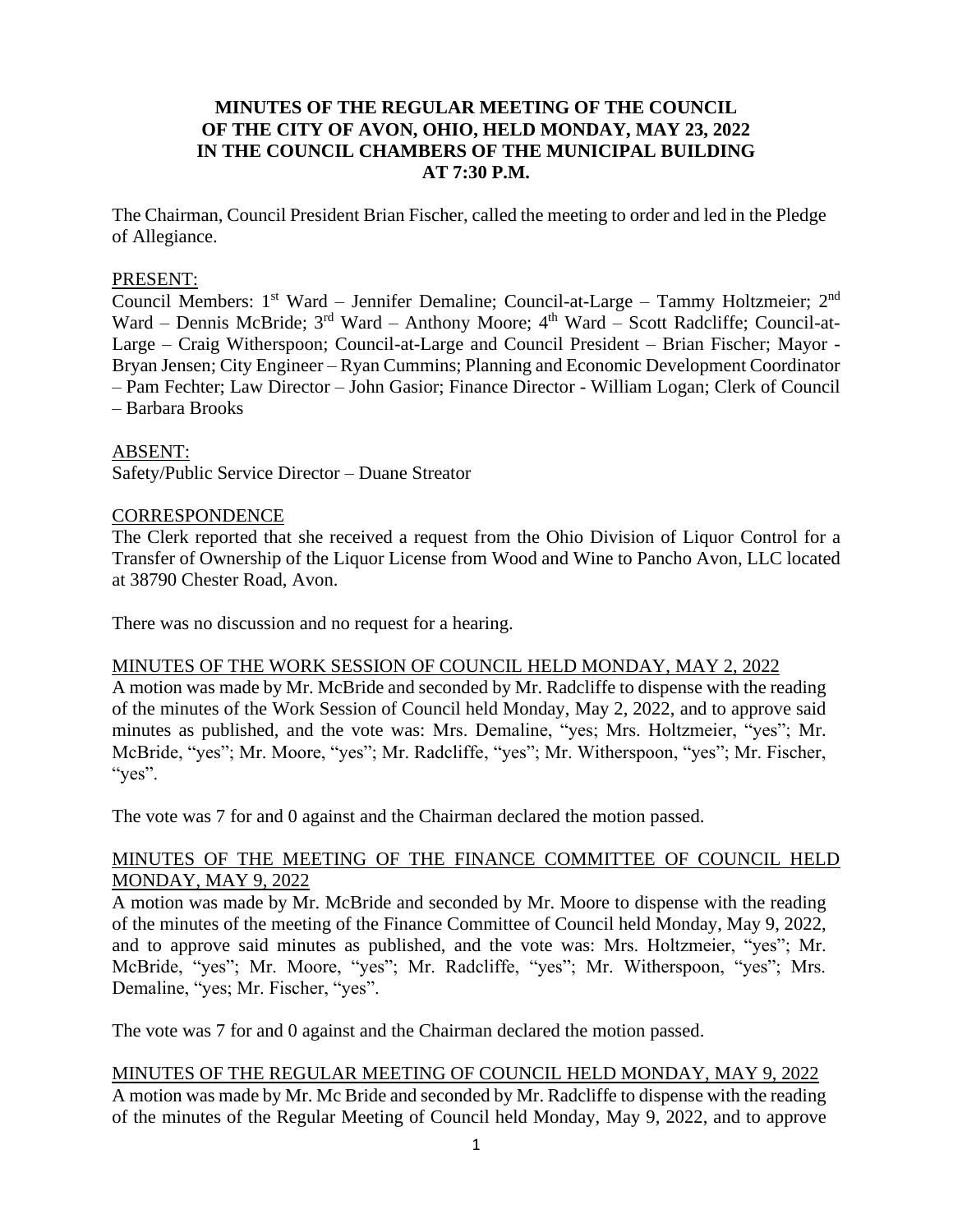said minutes as published, and the vote was: Mr. McBride, "yes"; Mr. Moore, "yes"; Mr. Radcliffe, "yes"; Mr. Witherspoon, "yes"; Mrs. Demaline, "yes"; Mrs. Holtzmeier, "yes"; Mr. Fischer, "yes".

The vote was 7 for and 0 against and the Chairman declared the motion passed.

# MINUTES OF THE MEETING OF THE LEGAL COMMITTEE OF COUNCIL HELD MONDAY, MAY 16, 2022

A motion was made by Mr. McBride and seconded by Mr. Moore to dispense with the reading of the minutes of the meeting of the Legal Committee of Council held Monday, May 16, 2022, and to approve said minutes as published, and the vote was: Mr. Moore, "yes"; Mr. Radcliffe, "yes"; Mr. Witherspoon, "yes"; Mrs. Demaline, "yes; Mrs. Holtzmeier, "yes" Mr. McBride, "yes"; Mr. Fischer, "yes".

The vote was 7 for and 0 against and the Chairman declared the motion passed.

ORDINANCE NO. 60-22 – TO AUTHORIZE THE FINAL PLAT AND SUBDIVIDER'S AGREEMENT FOR FIELDSTONE LANDING SUBDIVISION NO. 1 The Clerk read Ordinance No. 60-22 by title only, entitled:

## **AN ORDINANCE TO AUTHORIZE THE FINAL PLAT AND SUBDIVIDER'S AGREEMENT FOR FIELDSTONE LANDING SUBDIVISION NO. 1 AND DECLARING AN EMERGENCY**

The Chairman declared this to be the second of three readings of Ordinance No. 60-22.

A motion was made by Mr. McBride and seconded by Mr. Radcliffe to suspend the rules and act on Ordinance No. 60-22, and the vote was: Mr. Radcliffe, "yes"; Mr. Witherspoon, "yes"; Mrs. Demaline, "yes"; Mrs. Holtzmeier, "yes"; Mr. McBride, "yes"; Mr. Moore, "yes"; Mr. Fischer, "yes".

The vote was 7 for and 0 against and the Chairman declared the motion passed.

A motion was made by Mr. McBride and seconded by Mr. Moore to adopt Ordinance No. 60- 22, and the discussion was:

Mr. Gasior pointed out the sidewalk assessment for both these parcels, Mr. Haldi and Mr. Paull, are going to be taken care of as part of the closing with the title company. He advised he is satisfied that Council can move forward.

And the vote was: Mr. Witherspoon, "yes"; Mrs. Demaline, "yes"; Mrs. Holtzmeier, "yes"; Mr. McBride, "yes"; Mr. Moore, "yes"; Mr. Radcliffe, "yes"; Mr. Fischer, "yes".

The vote was 7 for and 0 against and the Chairman declared the motion passed.

ORDINANCE NO. 64-22 – REAPPROPRIATIONS The Clerk read Ordinance No. 64-22 by title only, entitled:

# **AN ORDINANCE TO AMEND AND SUPPLEMENT**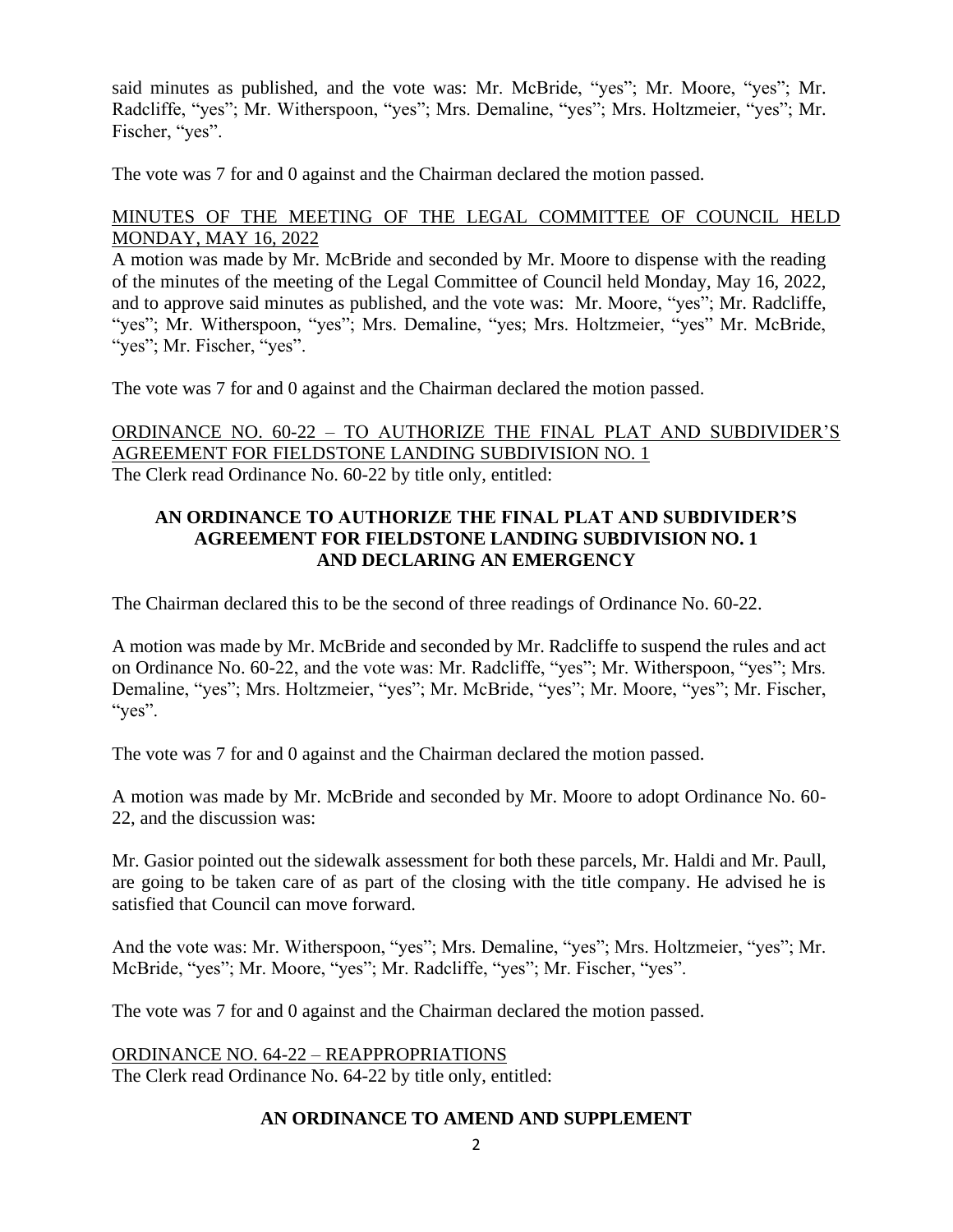#### **APPROPRIATIONS ORDINANCE NO. 97-21 AND DECLARING AN EMERGENCY**

A motion was made by Mr. McBride and seconded by Mr. Moore to suspend the rules and act on Ordinance No. 64-22, and the vote was: Mrs. Demaline, "yes"; Mrs. Holtzmeier, "yes"; Mr. McBride, "yes"; Mr. Moore, "yes"; Mr. Radcliffe, "yes"; Mr. Witherspoon, "yes"; Mr. Fischer, "yes".

The vote was 7 for and 0 against and the Chairman declared the motion passed.

A motion was made by Mr. McBride and seconded by Mr. Radcliffe to adopt Ordinance No. 64- 22, and the vote was: Mrs. Holtzmeier, "yes"; Mr. McBride, "yes"; Mr. Moore, "yes"; Mr. Radcliffe, "yes"; Mr. Witherspoon, "yes"; Mrs. Demaline, "yes"; Mr. Fischer, "yes".

The vote was 7 for and 0 against and the Chairman declared the motion passed.

ORDINANCE NO. 65-22 – TO AUTHORIZE THE MAYOR, OR HIS DESIGNEE, TO ENTER INTO A MEMORANDUM OF UNDERSTANDING WITH TYLER TECHNOLOGIES AND THE LORAIN COUNTY BOARD OF COMMISSIONERS FOR THE INSTALLATION OF UPDATED COMPUTER AIDED DISPATCH (CAD), RECORDS MANAGEMENT SYSTEM (RMS), MOBILE COMPUTING PLATFORM (MCP) AND ALL RELATED SOFTWARE AND HARDWARE FOR USE BY THE COUNTY 9-1-1 SYSTEM, AND TO EXECUTE A CRIMINAL JUSTICE INFORMATION EXCHANGE AGREEMENT BETWEEN THE LORAIN COUNTY 9-1-1 AGENCY AND THE AVON FIRE DEPARTMENT The Clerk read Ordinance No. 65-22 by title only, entitled:

# **AN ORDINANCE TO AUTHORIZE THE MAYOR, OR HIS DESIGNEE, TO ENTER INTO A MEMORANDUM OF UNDERSTANDING WITH TYLER TECHNOLOGIES AND THE LORAIN COUNTY BOARD OF COMMISSIONERS FOR THE INSTALLATION OF UPDATED COMPUTER AIDED DISPATCH (CAD), RECORDS MANAGEMENT SYSTEM (RMS), MOBILE COMPUTING PLATFORM (MCP) AND ALL RELATED SOFTWARE AND HARDWARE FOR USE BY THE COUNTY 9-1-1 SYSTEM, AND TO EXECUTE A CRIMINAL JUSTICE INFORMATION EXCHANGE AGREEMENT BETWEEN THE LORAIN COUNTY 9-1-1 AGENCY AND THE AVON FIRE DEPARTMENT AND DECLARING AN EMERGENCY**

A motion was made by Mr. McBride and seconded by Mr. Moore to suspend the rules and act on Ordinance No. 65-22, and the vote was: Mr. McBride, "yes"; Mr. Moore, "yes"; Mr. Radcliffe, "yes"; Mr. Witherspoon, "yes"; Mrs. Demaline, "yes"; Mrs. Holtzmeier, "yes"; Mr. Fischer, "yes".

The vote was 7 for and 0 against and the Chairman declared the motion passed.

A motion was made by Mr. McBride and seconded by Mr. Radcliffe to adopt Ordinance No. 65- 22, and the discussion was:

Mr. Radcliffe inquired as to the last time this was updated for Avon.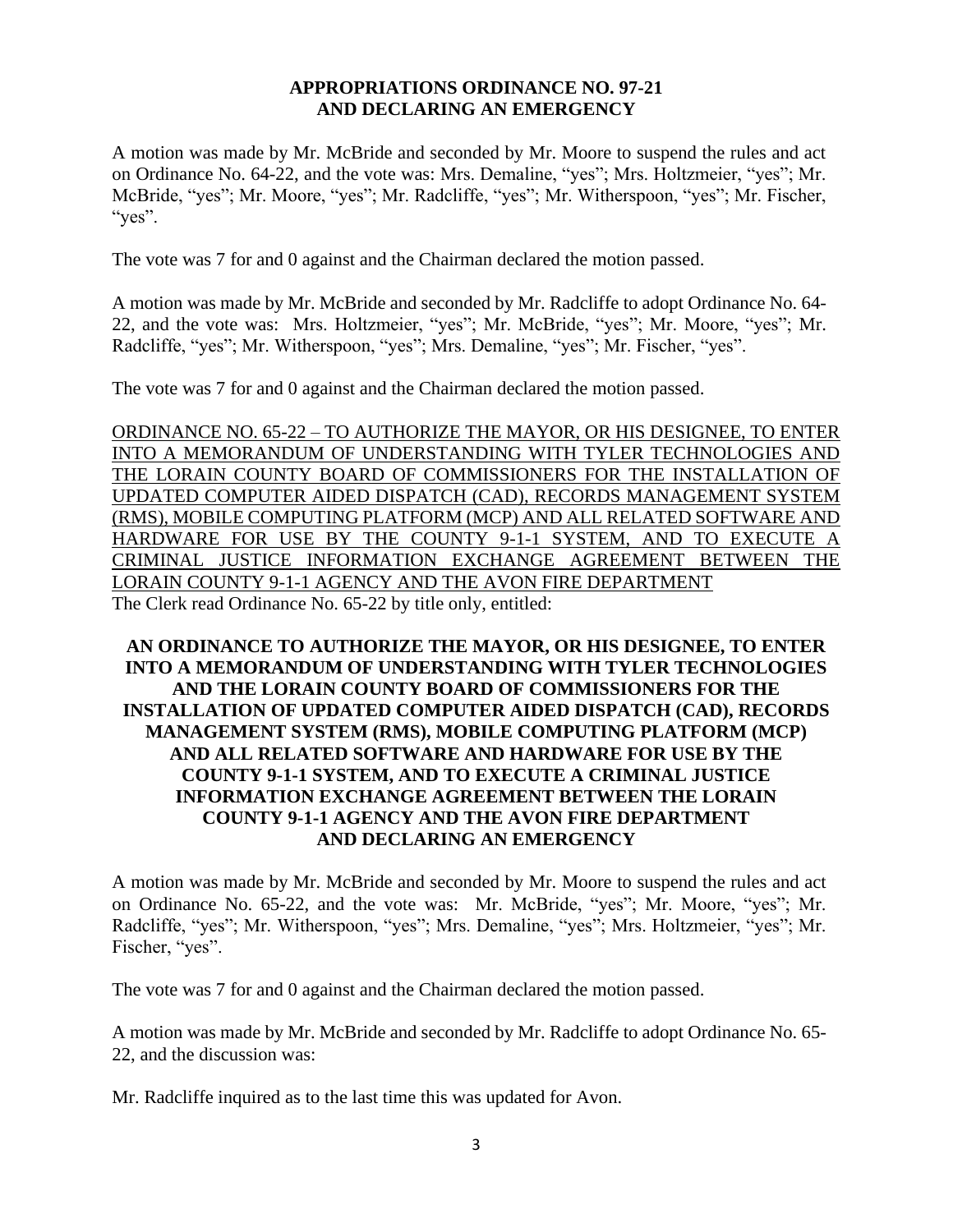Mayor Jensen advised it has not been anything in recent years.

Mr. Gasior advised the reason for this change is primarily because Tyler Technologies is taking over the system. He said if Mr. Streator were here, he could probably elaborate a little more, but the City has always been involved in a system with the County for 9-1-1. Mr. Gasior stated the significant thing that is happening right now is that Tyler Technologies is taking over the contract.

Mr. Radcliffe asked if the Criminal Justice Information Exchange Agreement is new or different.

Mr. Gasior advised the new thing that is going on here is that agreement was always with the Police Department, and it was like the Fire Department rode on the coat tails and did not have to pay. He said now it is being picked up with the Fire Departments throughout the County and Avon is paying around \$830 for the contract. Mr. Gasior stated the County had never charged the Fire Departments and he asked about corresponding savings to the Police Department if the Police Department was covering all of that and the City should see a reduction in the Police Department's charge, and he was told that would happen. He advised overall the charges together would probably be greater than what is being paid right now for just the Police Department.

Mr. Radcliffe inquired how far back the current agreement goes for the Police Department.

Mr. Gasior indicated it could go back into the early 2000's possibly with the 9-1-1 system and it always was Police only.

Mr. Radcliffe asked if the agreement was for the Police Department being updated at the same time.

Mr. Gasior advised the contract is being entered into by Police and Fire, but the unique thing here is that Fire is going to also have to pay. He said they want Fire covered under the 9-1-1 agreement because there is some confidential information that passes back and forth. Mr. Gasior clarified that he only had a brief conversation with Michelle Smith at the County who deals with this 9-1-1 system/agreement. He suggested that Ms. Smith could be invited to an upcoming meeting to explain further if Council wishes as he was doing his best to explain it, but that conversation was two weeks ago and lasted about fifteen minutes. Mr. Gasior said Ms. Smith gave him the information he needed to put the Ordinance together. He stated that he felt the agreements were self-explanatory.

Mayor Jensen suggested if Council wanted to have first reading tonight, they could. He explained that Mr. Streator would be back for the next meeting and could explain further as he is out tonight on an educational seminar.

Mr. Fischer advised if there were no other questions, they have a motion to adopt and second and he called for a vote.

And the vote was: Mr. Moore, "yes"; Mr. Radcliffe, "yes"; Mr. Witherspoon, "yes"; Mrs. Demaline, "yes"; Mrs. Holtzmeier, "yes"; Mr. McBride, "yes"; Mr. Fischer, "yes".

The vote was 7 for and 0 against and the Chairman declared the motion passed.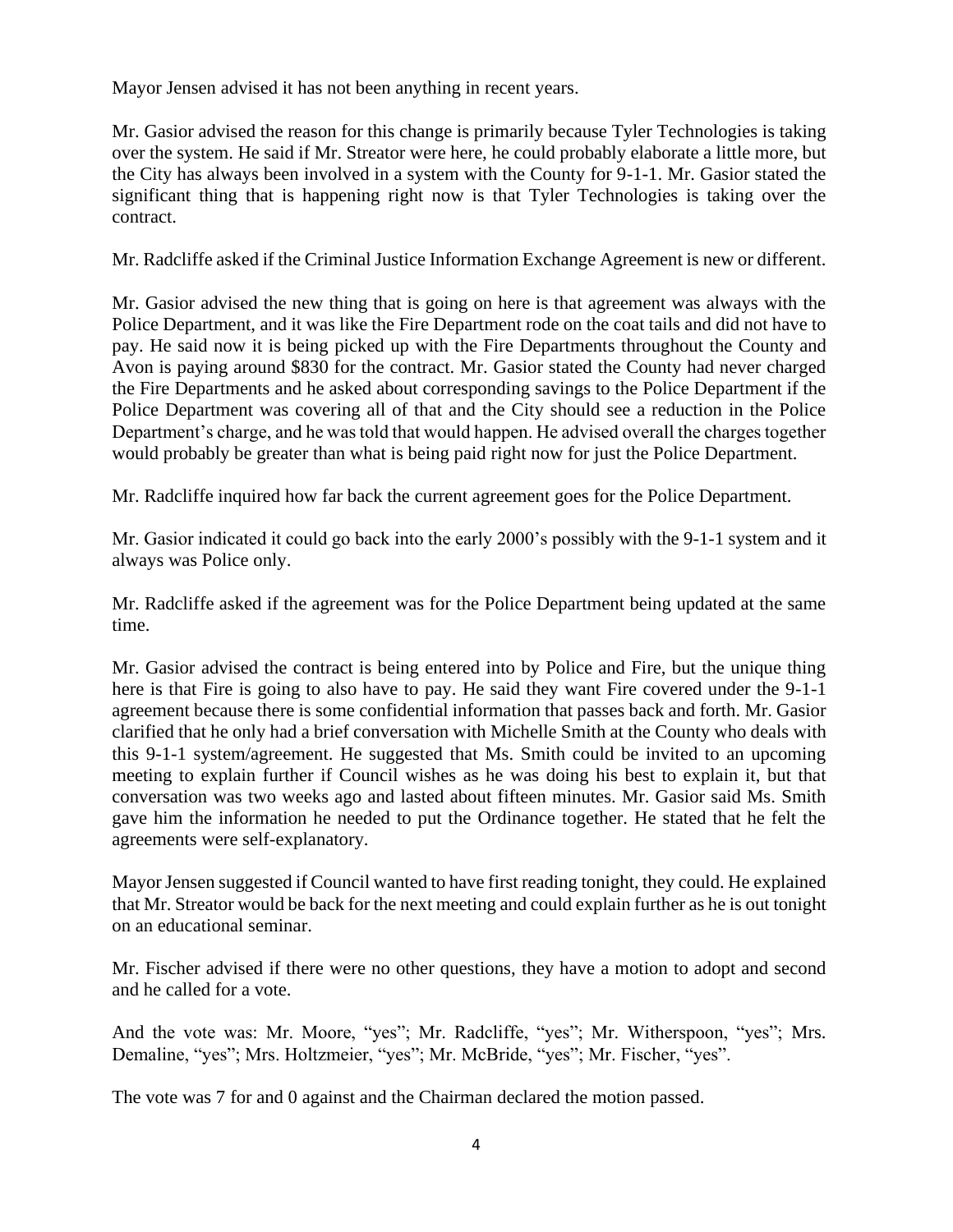ORDINANCE NO. 66-22 – AMENDING §256.04 OF THE CODIFIED ORDINANCES OF THE CITY TO REVISE THE CLASS SPECIFICATION TO CREATE THE PERMANENT PART-TIME POSITION OF INFORMATION TECHNOLOGY TECHNICIAN The Clerk read Ordinance No. 66-22 by title only, entitled:

# **AN ORDINANCE AMENDING §256.04 OF THE CODIFIED ORDINANCES OF THE CITY OF AVON TO REVISE THE CLASS SPECIFICATION TO CREATE THE PERMANENT PART-TIME POSITION OF INFORMATION TECHNOLOGY TECHNICIAN AND DECLARING AN EMERGENCY**

A motion was made by Mr. McBride and seconded by Mr. Moore to suspend the rules and act on Ordinance No. 66-22, and the vote was: Mr. Radcliffe, "yes"; Mr. Witherspoon, "yes"; Mrs. Demaline, "yes"; Mrs. Holtzmeier, "yes"; Mr. McBride, "yes"; Mr. Moore, "yes"; Mr. Fischer, "yes".

The vote was 7 for and 0 against and the Chairman declared the motion passed.

A motion was made by Mr. McBride and seconded by Mr. Moore to adopt Ordinance No. 66- 22, and the vote was: Mr. Witherspoon, "yes"; Mrs. Demaline, "yes"; Mrs. Holtzmeier, "yes"; Mr. McBride, "yes"; Mr. Moore, "yes"; Mr. Radcliffe, "yes"; Mr. Fischer, "yes".

The vote was 7 for and 0 against and the Chairman declared the motion passed.

# ORDINANCE NO. 67-22 – TO ESTABLISH COMPENSATION FOR THE PERMANENT PART-TIME, UNCLASSIFIED POSITION OF INFORMATION TECHNOLOGY **TECHNICIAN**

The Clerk read Ordinance No. 67-22 by title only, entitled:

## **AN ORDINANCE TO ESTABLISH COMPENSATION FOR THE PERMANENT PART-TIME, UNCLASSIFIED POSITION OF INFORMATION TECHNOLOGY TECHNICIAN FOR THE CITY OF AVON AND DECLARING AN EMERGENCY**

A motion was made by Mr. McBride and seconded by Mr. Moore to suspend the rules and act on Ordinance No. 67-22, and the vote was: Mrs. Demaline, "yes"; Mrs. Holtzmeier, "yes"; Mr. McBride, "yes"; Mr. Moore, "yes"; Mr. Radcliffe, "yes"; Mr. Witherspoon, "yes"; Mr. Fischer, "yes".

The vote was 7 for and 0 against and the Chairman declared the motion passed.

A motion was made by Mr. McBride and seconded by Mr. Radcliffe to adopt Ordinance No. 67- 22, and the vote was: Mrs. Holtzmeier, "yes"; Mr. McBride, "yes"; Mr. Moore, "yes"; Mr. Radcliffe, "yes"; Mr. Witherspoon, "yes"; Mrs. Demaline, "yes"; Mr. Fischer, "yes".

The vote was 7 for and 0 against and the Chairman declared the motion passed.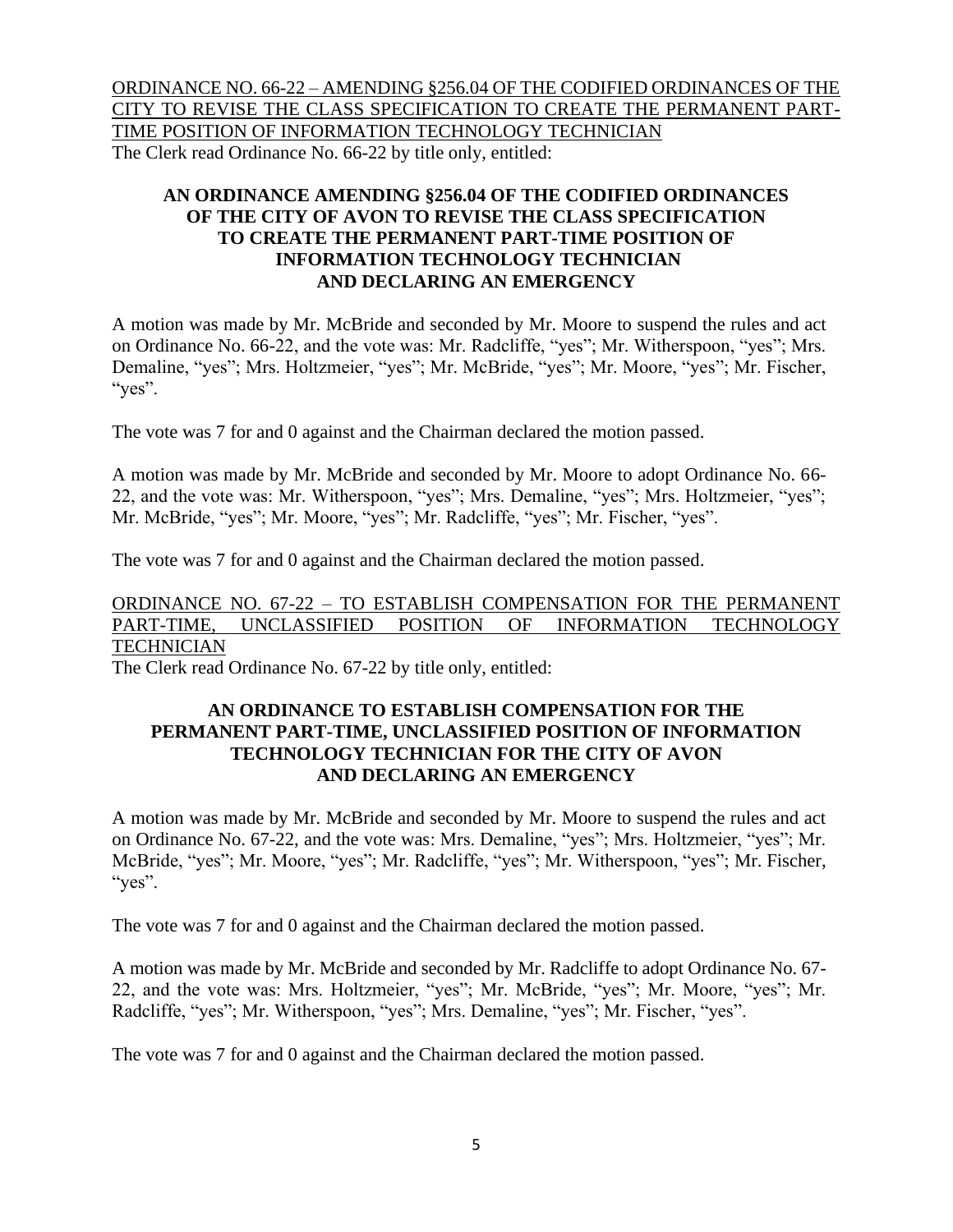ORDINANCE NO. 68-22 – TO AUTHORIZE THE TRANSFER OF FUNDS RECEIVED FROM THE AMERICAN RESCUE PLAN ACT TO THE CAPITAL IMPROVEMENT FUND NO. 401 AND TO AUTHORIZE EXPENDITURES FROM SAID FUND The Clerk read Ordinance No. 68-22 by title only, entitled:

# **AN ORDINANCE TO AUTHORIZE THE TRANSFER OF FUNDS RECEIVED FROM THE AMERICAN RESCUE PLAN ACT TO THE CAPITAL IMPROVEMENT FUND NO. 401 AND TO AUTHORIZE EXPENDITURES FROM SAID FUND AND DECLARING AN EMERGENCY**

A motion was made by Mr. McBride and seconded by Mr. Moore to suspend the rules and act on Ordinance No. 68-22, and the vote was: Mr. McBride, "yes"; Mr. Moore, "yes"; Mr. Radcliffe, "yes"; Mr. Witherspoon, "yes"; Mrs. Demaline, "yes"; Mrs. Holtzmeier, "yes"; Mr. Fischer, "yes".

The vote was 7 for and 0 against and the Chairman declared the motion passed.

A motion was made by Mr. McBride and seconded by Mr. Radcliffe to adopt Ordinance No. 68- 22, and the vote was: Mr. Moore, "yes"; Mr. Radcliffe, "yes"; Mr. Witherspoon, "yes"; Mrs. Demaline, "yes"; Mrs. Holtzmeier, "yes"; Mr. McBride, "yes"; Mr. Fischer, "yes".

The vote was 7 for and 0 against and the Chairman declared the motion passed.

# ORDINANCE NO. 69-22 – AUTHORIZING AN AGREEMENT WITH THE OHIO DEPARTMENT OF TRANSPORTATION (ODOT) FOR THE PAVEMENT RESURFACING AND ASSOCIATED IMPROVEMENTS ALONG CERTAIN SECTIONS OF STATE ROUTE 83 (CENTER ROAD)

The Clerk read Ordinance No. 69-22 by title only, entitled:

### **AN ORDINANCE AUTHORIZING AN AGREEMENT WITH THE OHIO DEPARTMENT OF TRANSPORATION (ODOT) FOR THE PAVEMENT RESURFACING AND ASSOCIATED IMPROVEMENTS ALONG CERTAIN SECTIONS OF STATE ROUTE 83 (CENTER ROAD) AND DECLARING AN EMERGENCY**

A motion was made by Mr. McBride and seconded by Mr. Moore to suspend the rules and act on Ordinance No. 69-22, and the vote was: Mr. Radcliffe, "yes"; Mr. Witherspoon, "yes"; Mrs. Demaline, "yes"; Mrs. Holtzmeier, "yes"; Mr. McBride, "yes"; Mr. Moore, "yes"; Mr. Fischer, "yes".

The vote was 7 for and 0 against and the Chairman declared the motion passed.

A motion was made by Mr. McBride and seconded by Mr. Moore to adopt Ordinance No. 69- 22, and the discussion was:

Mr. Logan advised he wanted to remind Council that in this Ordinance the Finance Director has the option of either paying ODOT for the \$707,220 or setting up an escrow account and they have chosen the latter. He said they are setting up an escrow account through First Federal Lakewood and that should be in place tomorrow as they signed off on the documents today. Mr.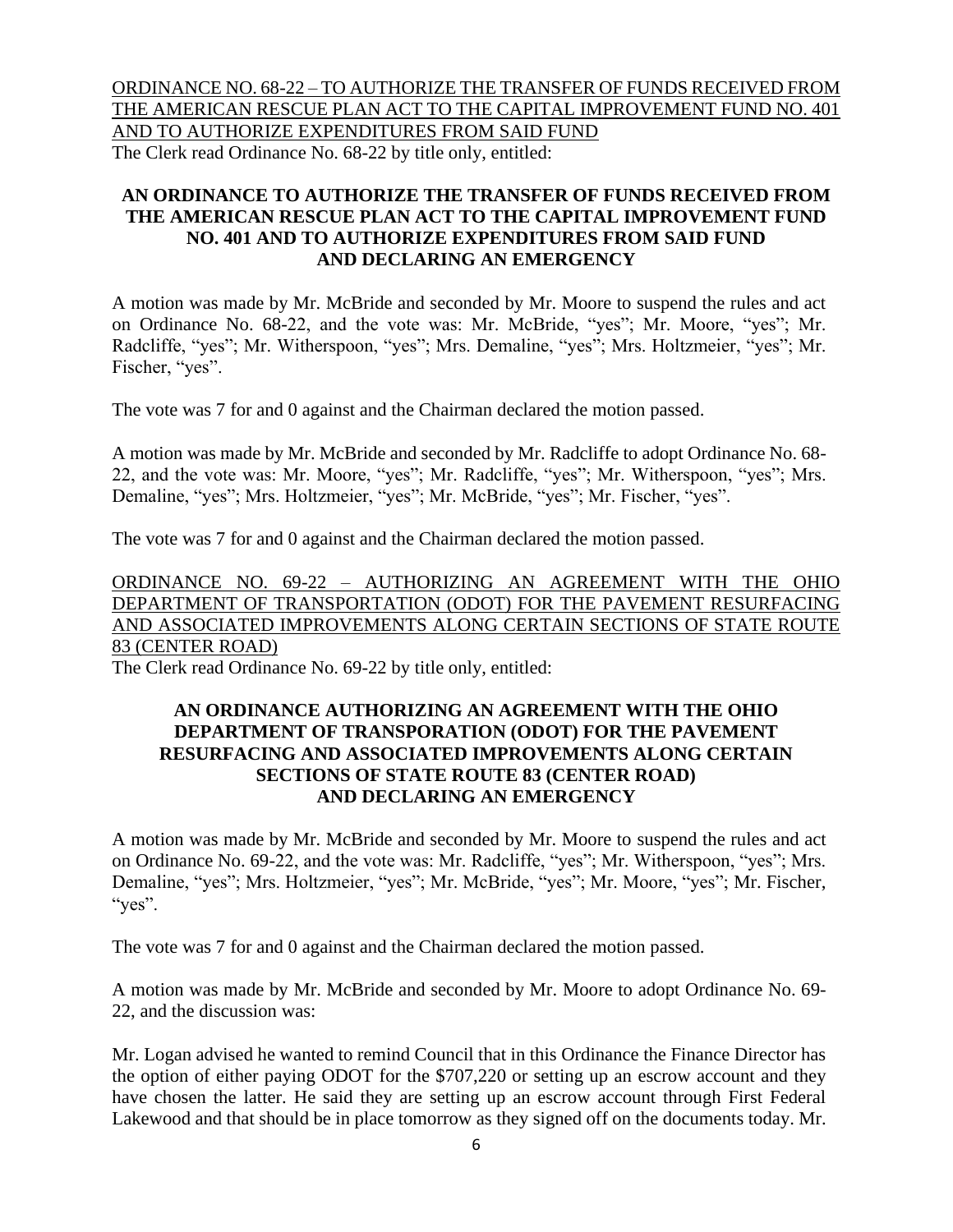Logan stated he would get in touch with the person at ODOT and fill out their escrow form, but he wanted to update Council that is the option chosen. He advised when ODOT bids the job in June, if it is less than the \$707,220 then he thinks that is all they will be asking from the City.

And the vote was: Mr. Witherspoon, "yes"; Mrs. Demaline, "yes"; Mrs. Holtzmeier, "yes"; Mr. McBride, "yes"; Mr. Moore, "yes"; Mr. Radcliffe, "yes"; Mr. Fischer, "yes".

The vote was 7 for and 0 against and the Chairman declared the motion passed.

#### REPORTS AND COMMENTS

MAYOR JENSEN had no comments.

#### COUNCIL MEMBERS:

MRS. DEMALINE, WARD 1, advised she is hopeful to get a Service Committee Meeting scheduled for the end of June as she would like to continue the conversation on sidewalks to see where we are with the 2022 plan and continue looking forward into 2023. She said she spoke with Mr. Cummins, and he was working on some plans and thought they would be ready by the end of June. Mrs. Demaline suggested Monday, June 27, 2022 at 6:30 p.m.

There were no conflicts voiced, and the Clerk was asked to schedule that Committee meeting.

MRS. HOLTZMEIER, AT LARGE, congratulated Mrs. Brooks on a successful Lorain County Beautiful Day in Avon and a Citywide Residential Shred Event. She said she understands a lot of groups were involved and she asked Mrs. Brooks to elaborate on that good news.

Mrs. Brooks advised it was a group effort with the Girl Scouts, the Boy Scouts, the Cub Scouts, the Lion's Club, the French Creek Foundation, Willoway Nursery, Avon Democratic Club, the VFW, the Service Department, the Utilities Department, the Parks Department, Heritage Christian Church, the Zoning Enforcement Officer, Cooper Disposal, the Planning Clerk, Mayor Jensen, Lorain County Commissioners, Republic Services and Absolute Shredding. She said there was a very good turnout with good weather and the events were very well attended.

Mrs. Holtzmeier advised that is awesome and there are certainly a lot of people that want to be helpful in the community and she thanked Mrs. Brooks for organizing those events.

MR. McBRIDE, WARD 2, thanked Mrs. Brooks and said it was a wonderful event. He advised his wife was duly impressed as she witnessed Mayor Jensen retrieving boxes of documents to be shred from the residents' vehicles during the shred event.

Mr. MOORE, WARD 3, had no comments.

MR. RADCLIFFE, WARD 4, had no comments.

MR. WITHERSPOON, AT LARGE, had no comments.

MR. FISCHER, AT LARGE, had no comments.

DIRECTORS/ADMINISTRATION: